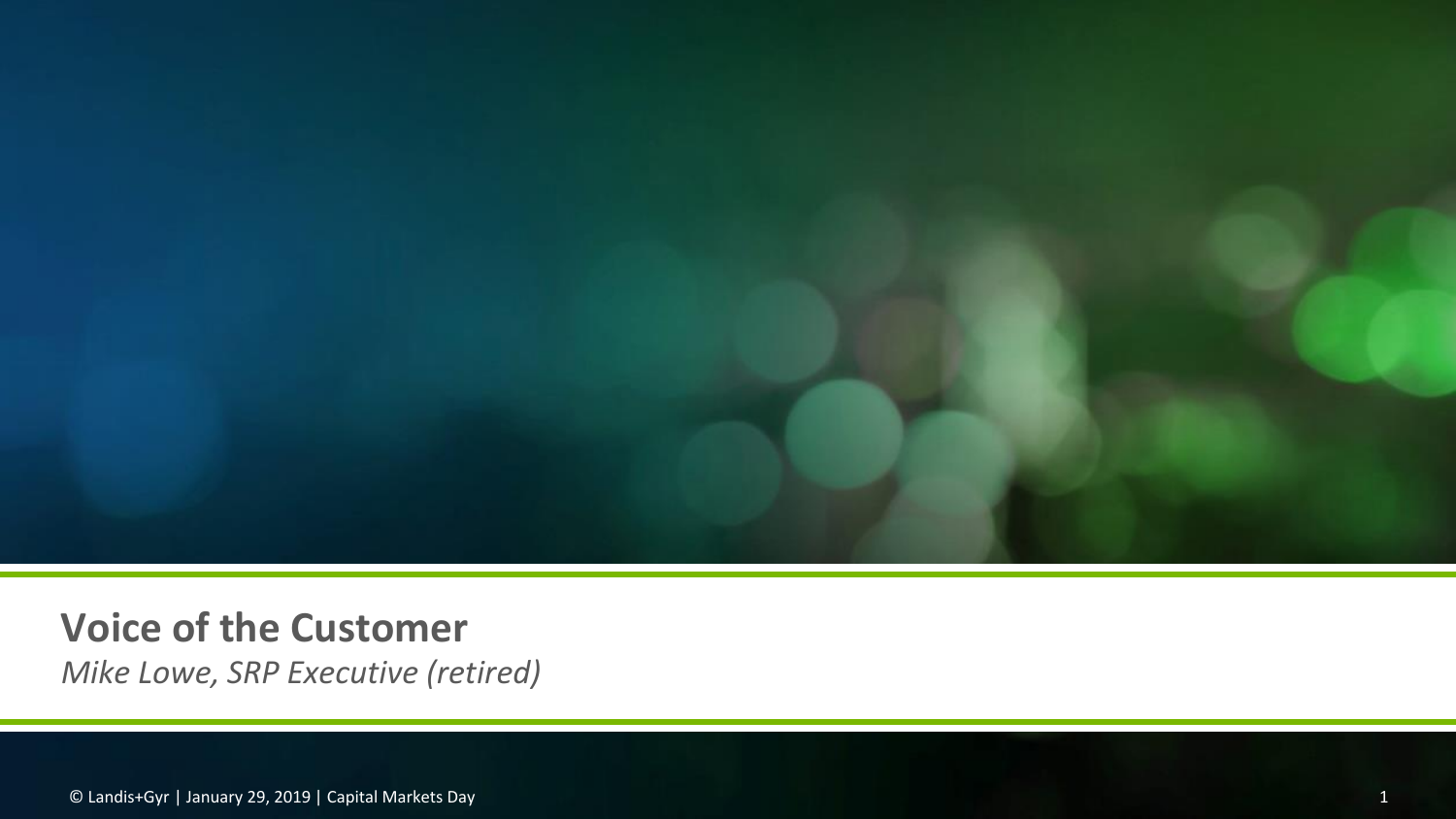# **Smart Meters**

# **Leaner, Greener, and More Customer-Centric**

#### **Michael Lowe**

Deputy General Manager & Chief Customer Executive **Salt River Project** (Retired)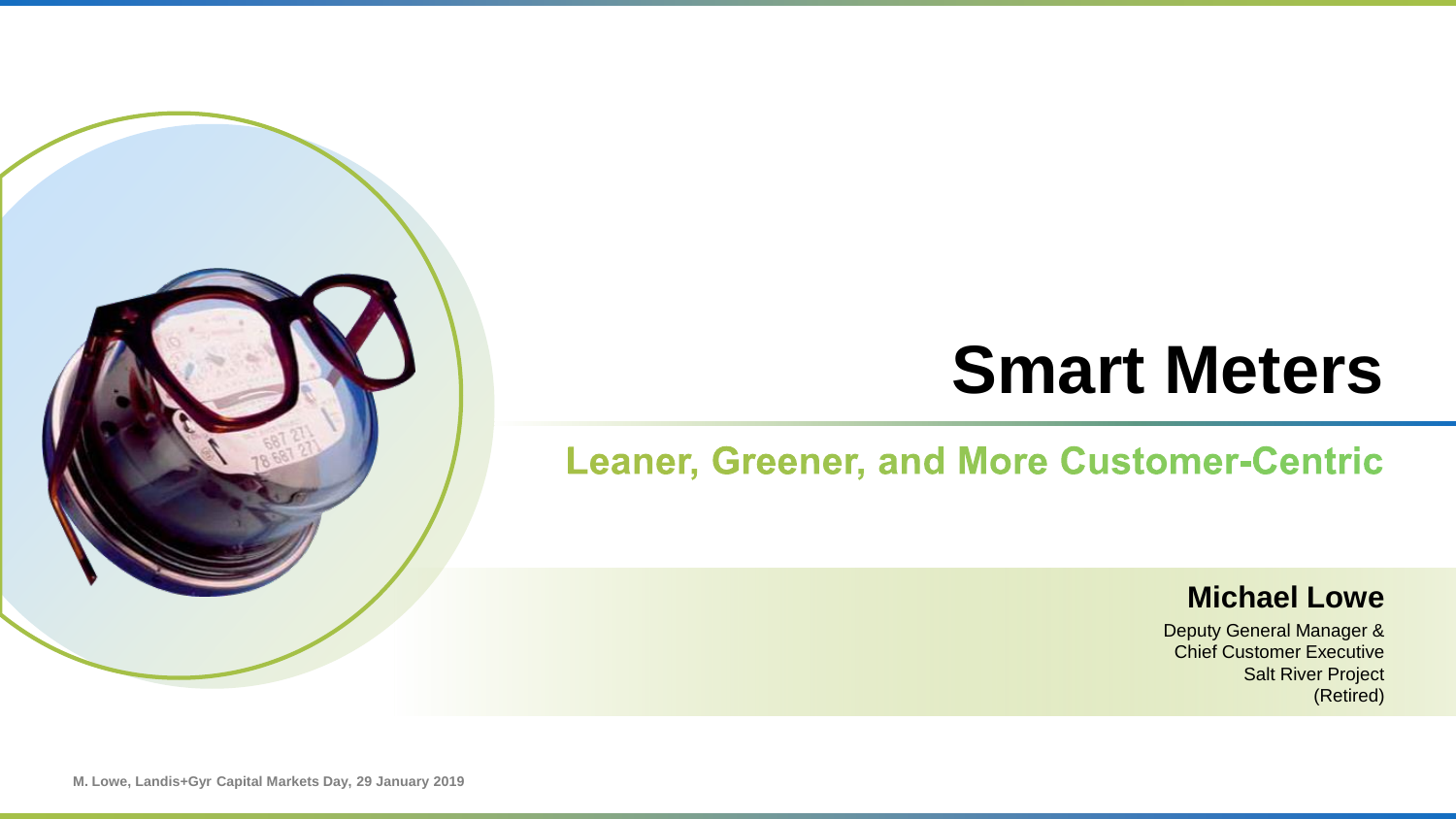**Substantial Cost Savings from Automation of Meter Reading**



# **Salt River Project (Tempe, Arizona, USA) Case Study:**





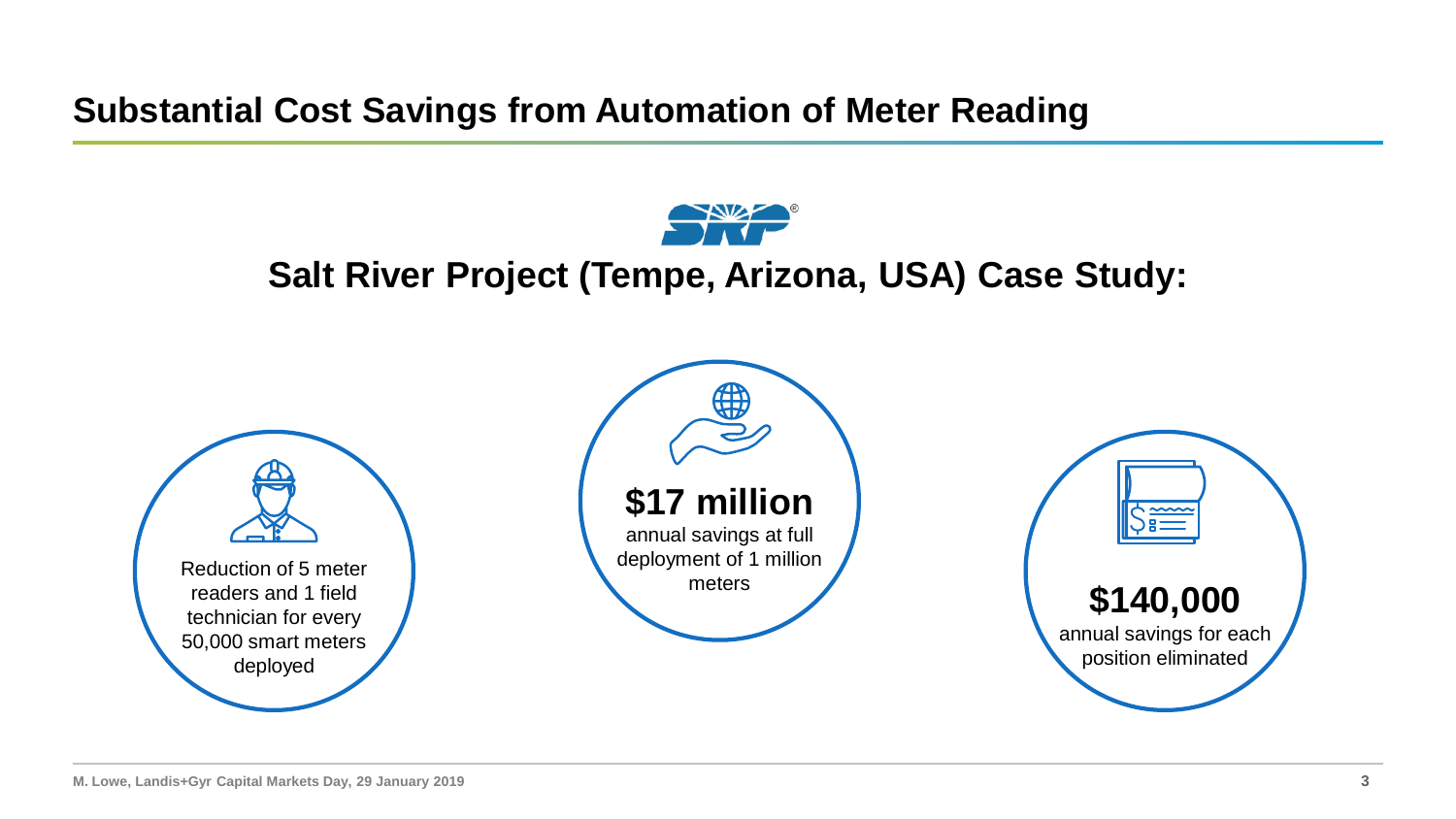

# **Grid - Edge Intelligence**

enables a revolutionary level of precision in management of the grid

> smart infrastructure in Homes and Businesses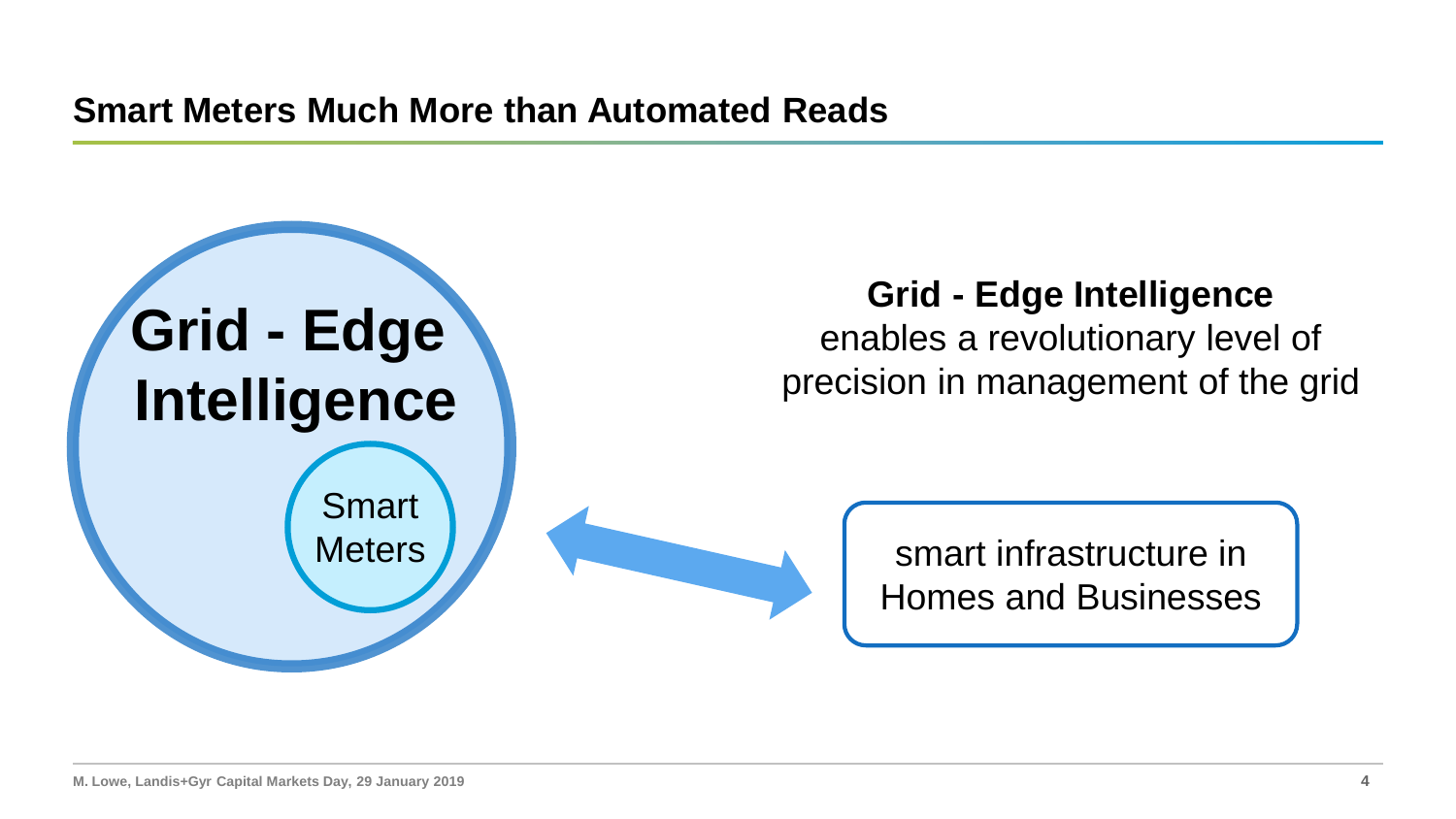# **The New Eco-System**

#### **Smart Grid Electricity Infrastructure**

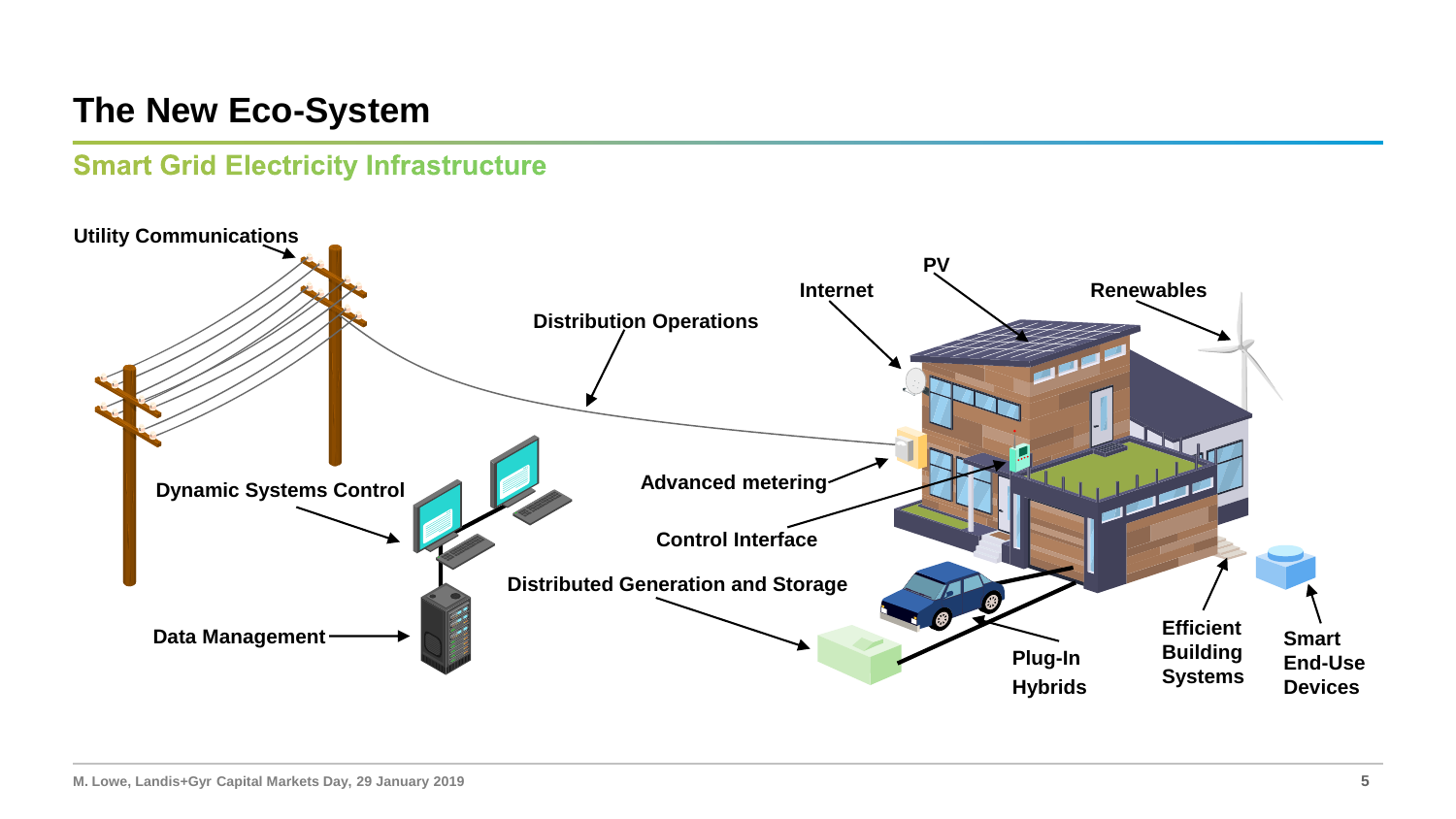# **Grid Modernization Plan**

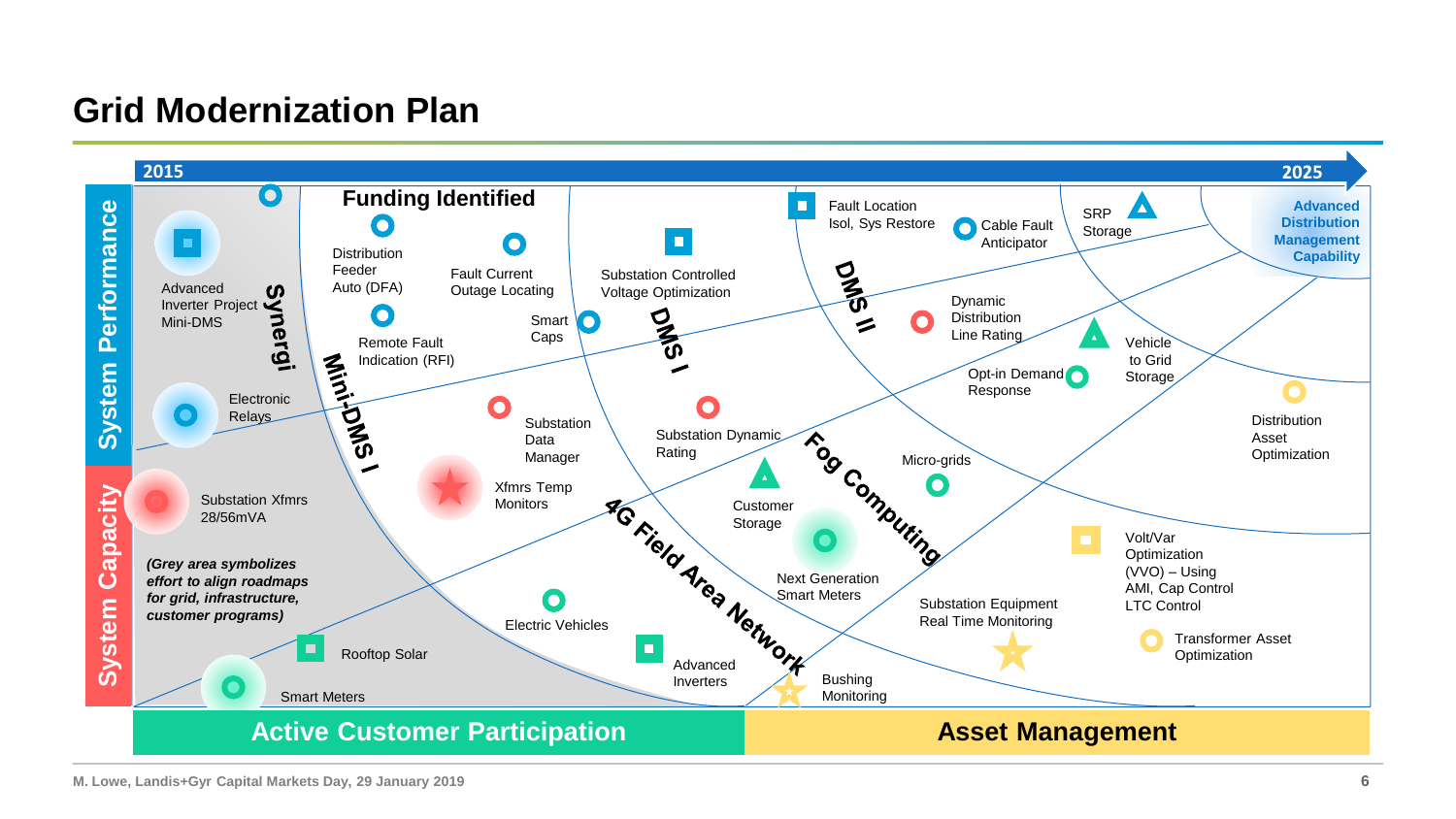# **Many Benefits from AMI (1/2)**

#### • **"Big data"**

- Daily reading of each meter results in immediate labor savings
	- Interval AND scalar measurements
	- Measurement of usage AND customer-generation

– **Customers who choose their bill due date are among the most satisfied with a utility's overall billing and payment process**

- **Remote disconnect switch**
- Avoids truck "rolls" for turn-ons / turn-offs / disconnections for non-payment
	- **SRP avoids 300,000 truck rolls per year**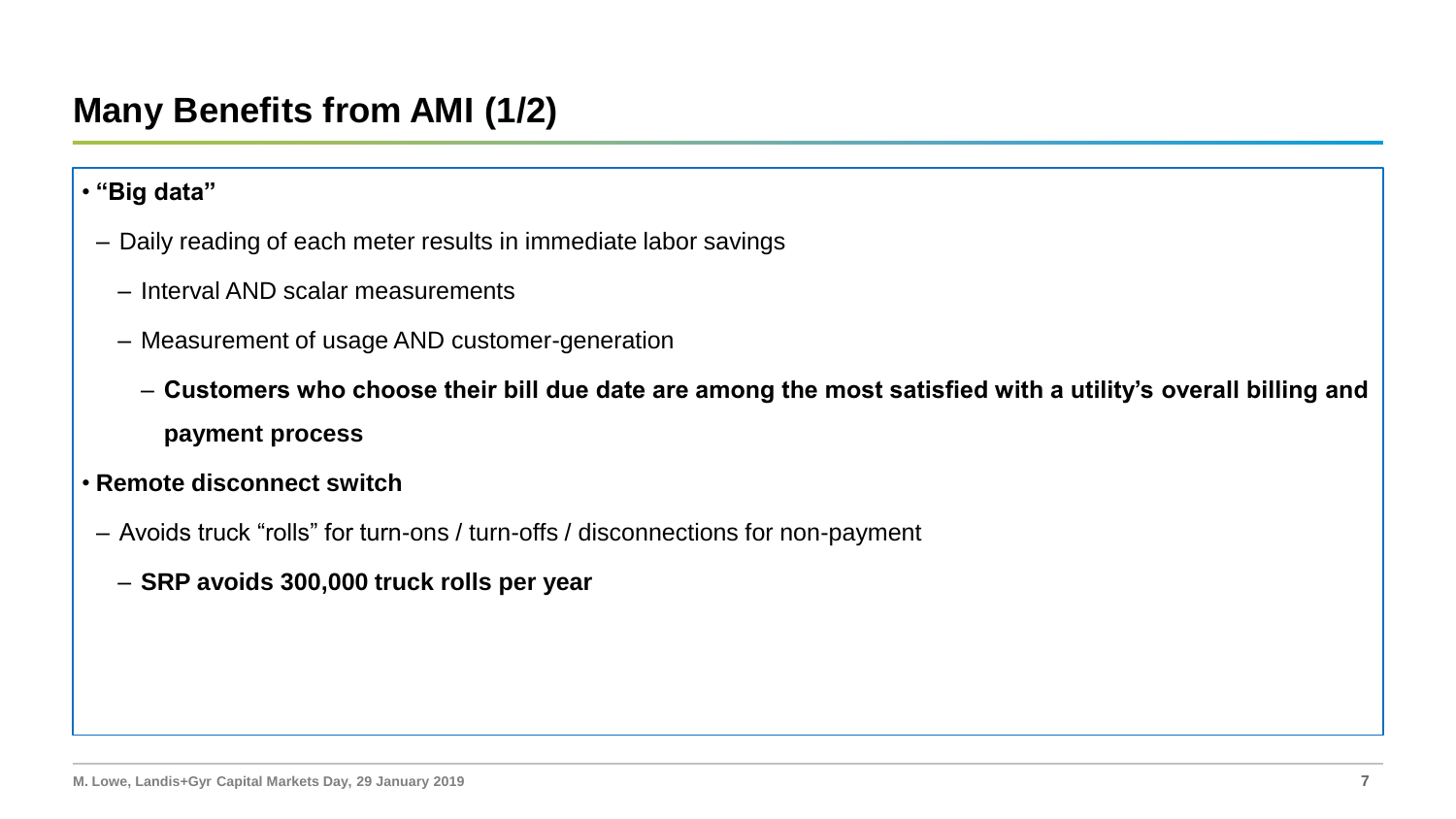# **Many Benefits from AMI (2/2)**

- **Voltage measurement**
- **Tamper detection**
- **Outage identification**
- **Support for "load shaping" to reduce cost and carbon-intensity of energy supply**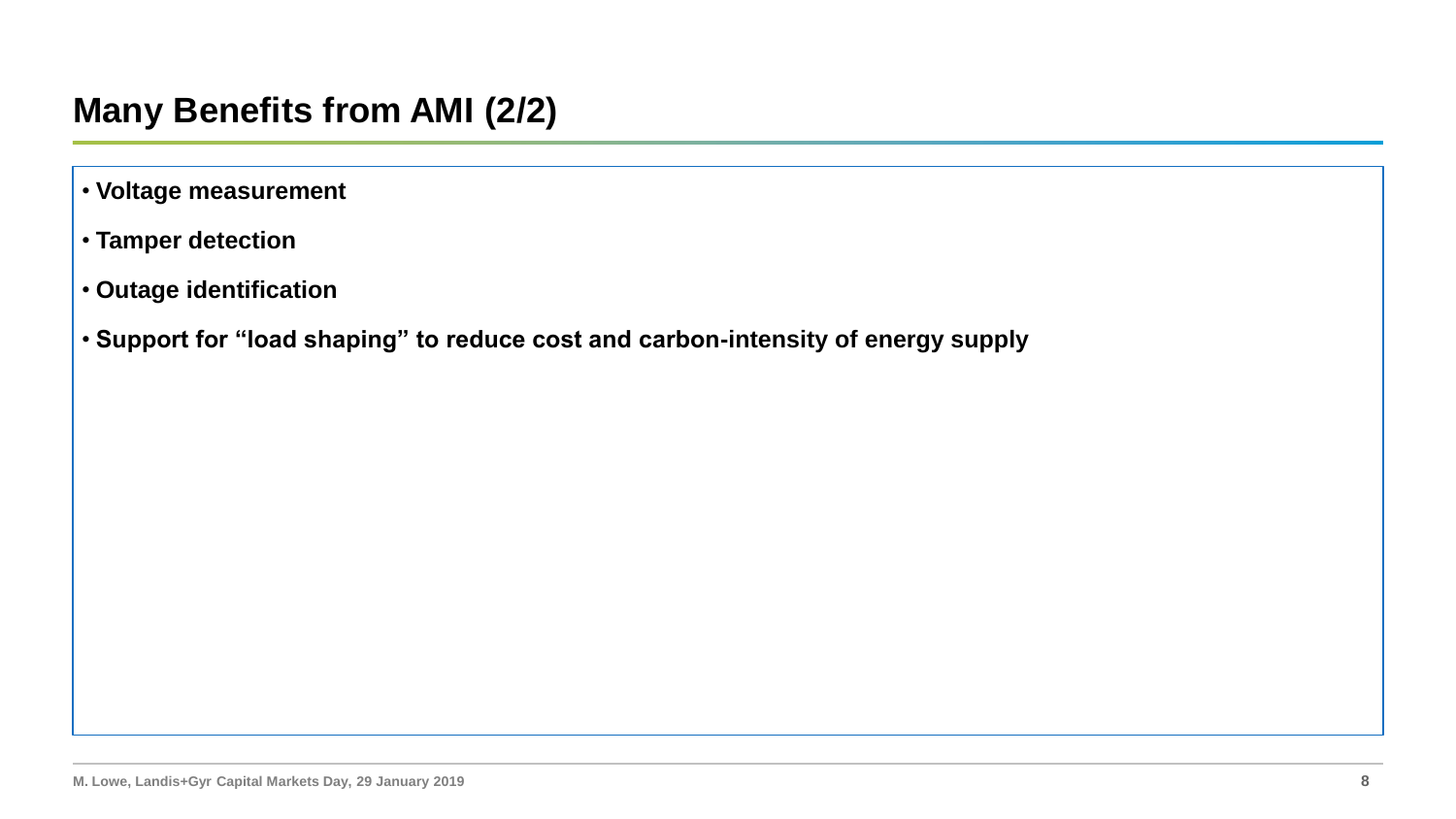# **Customers Want Help To Manage Their Usage**

#### **Information Makes Electricity Tangible**



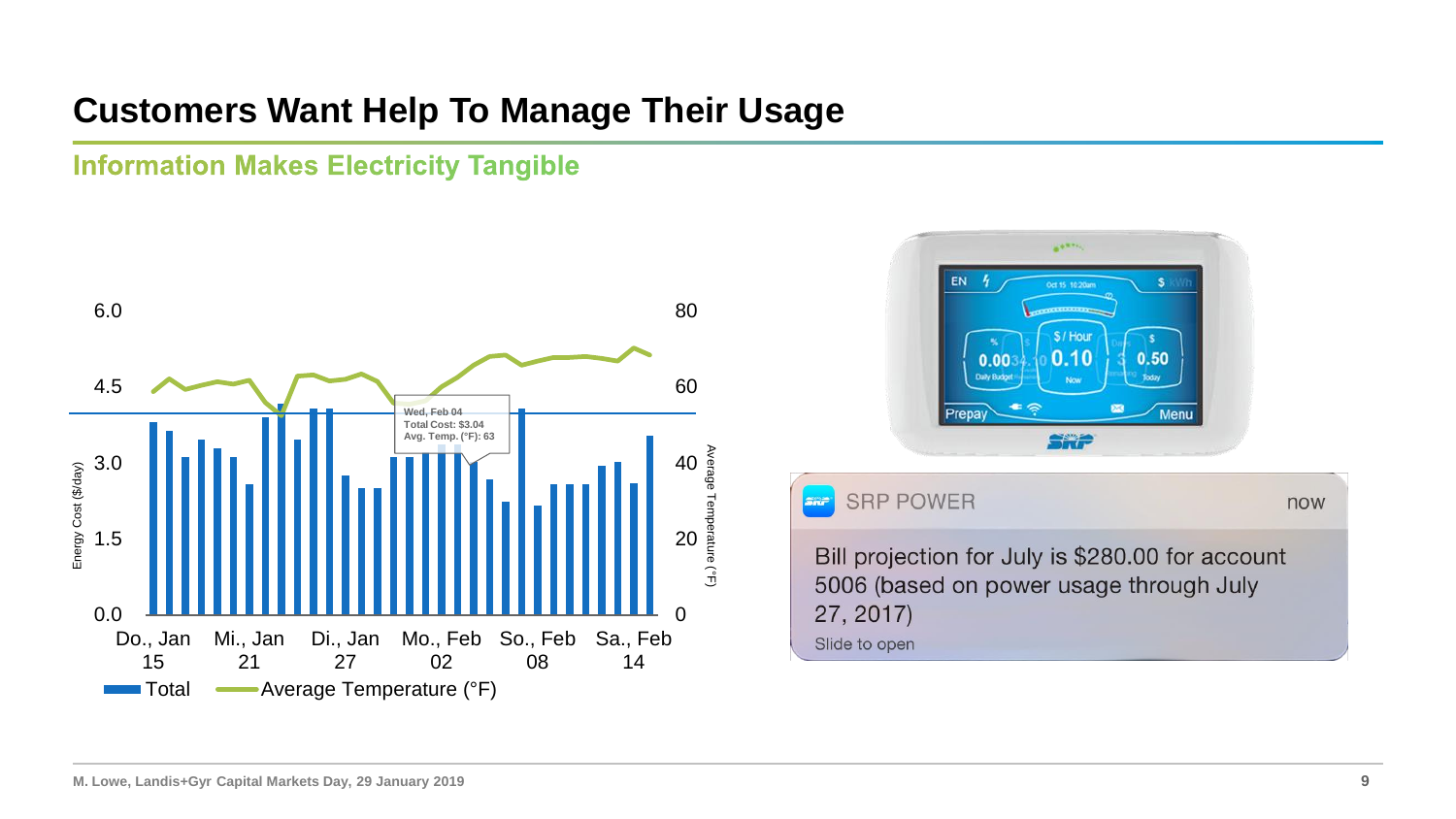# **Utilities No Longer Dependent on Customers to Report Power Outages**

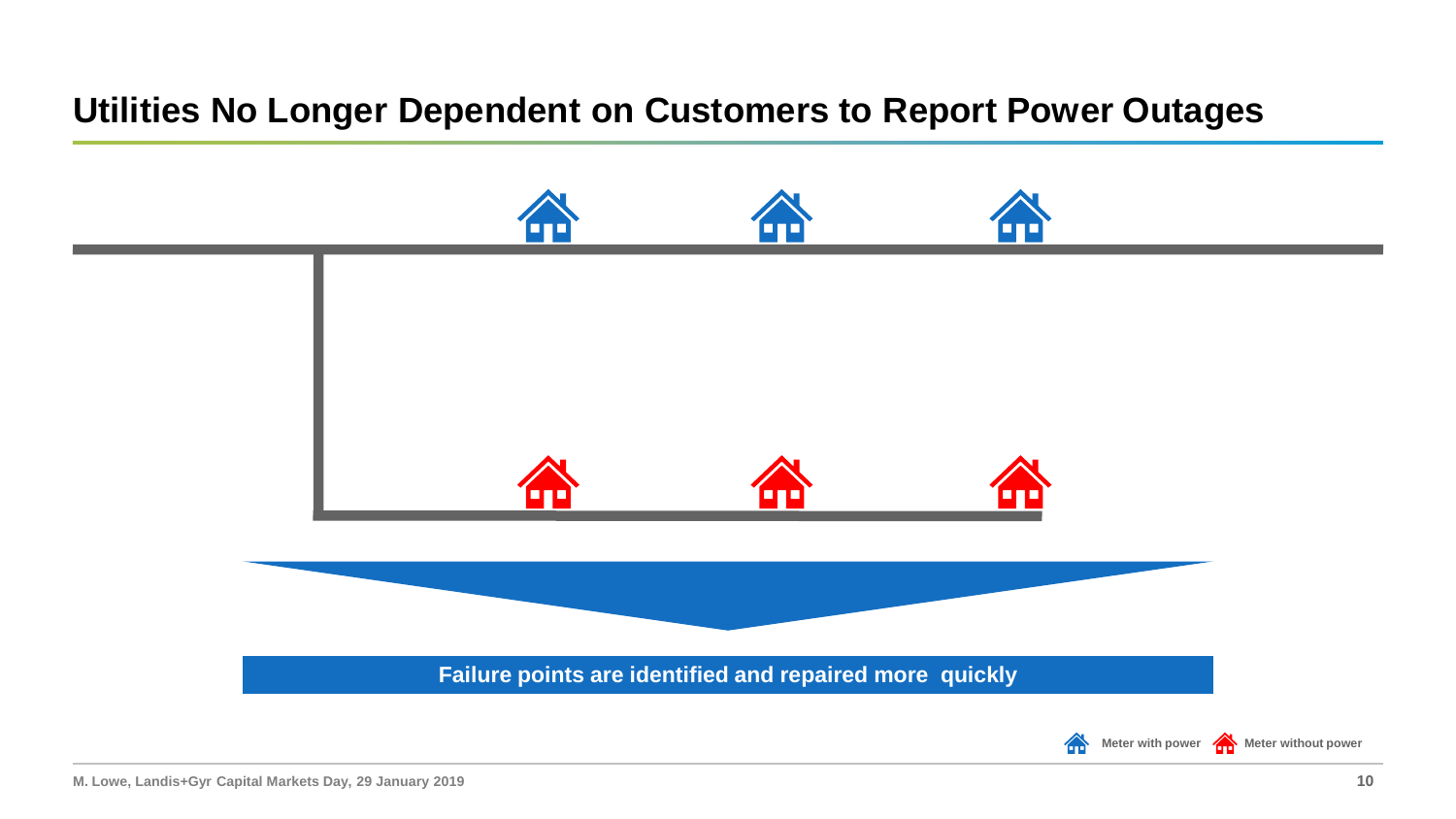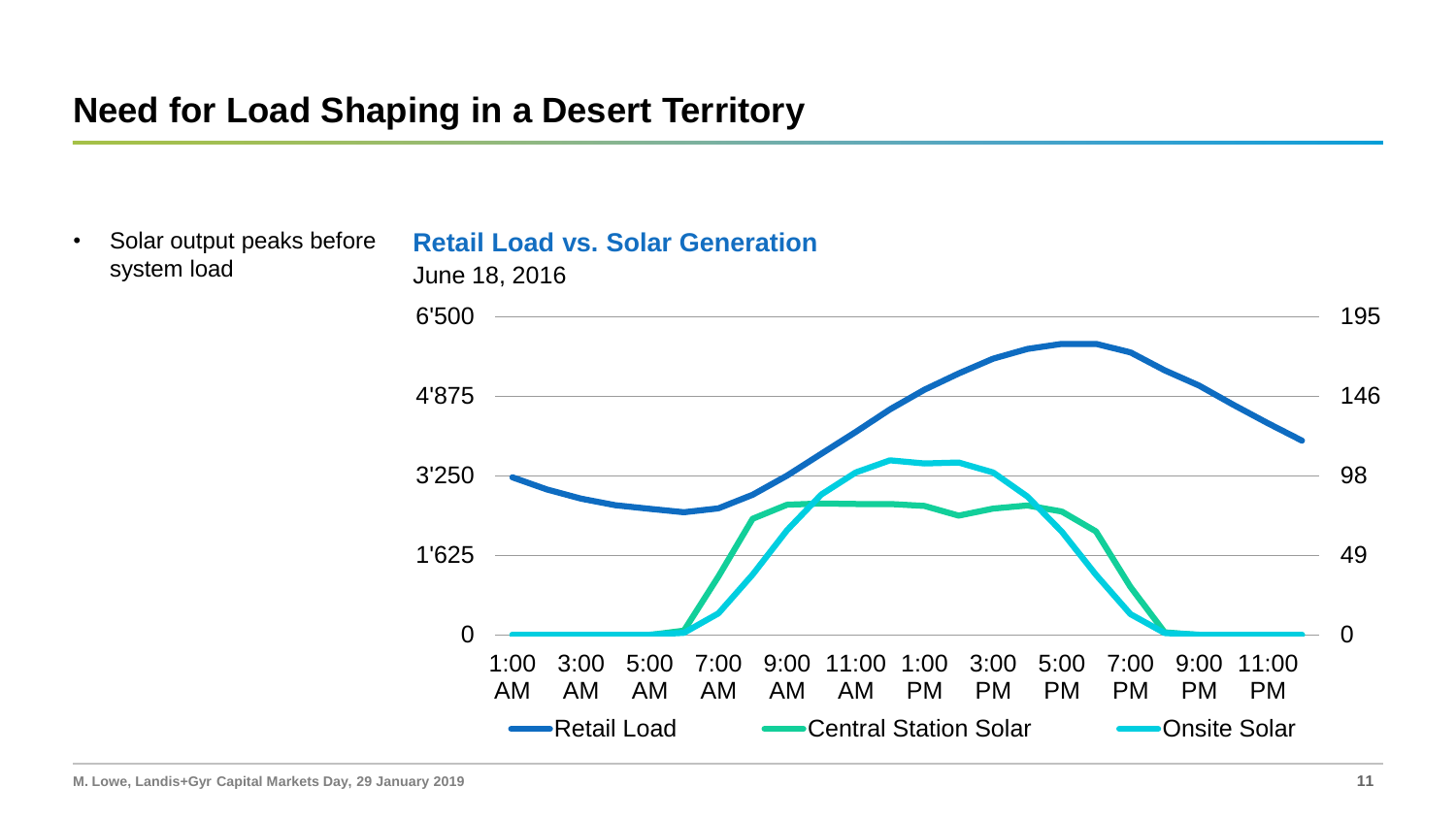## **Load Shaping Delivered by Smart Meters**

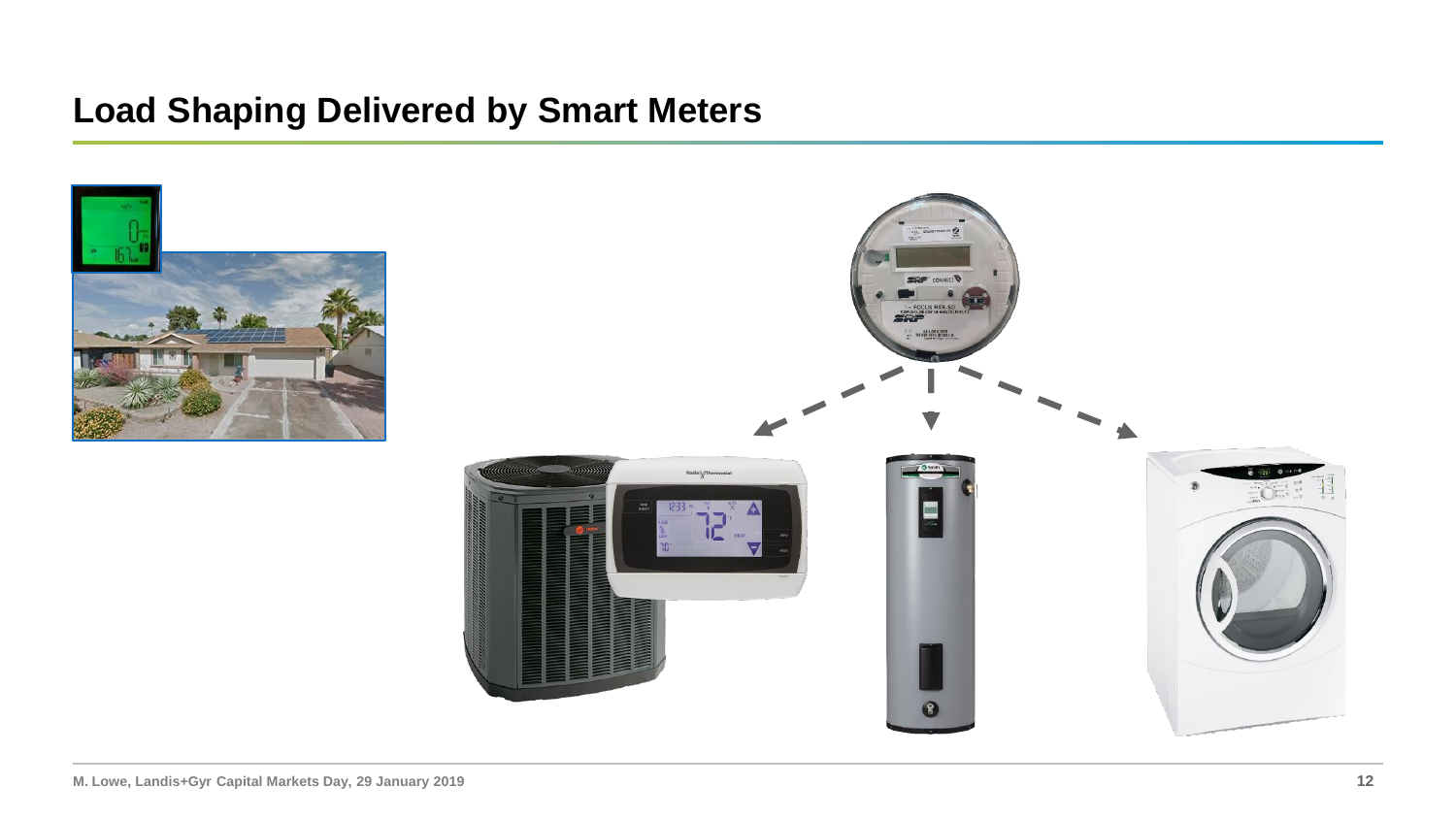### **Multiple Tariff Options on a Single Smart Meter Platform Help to Shape Load**

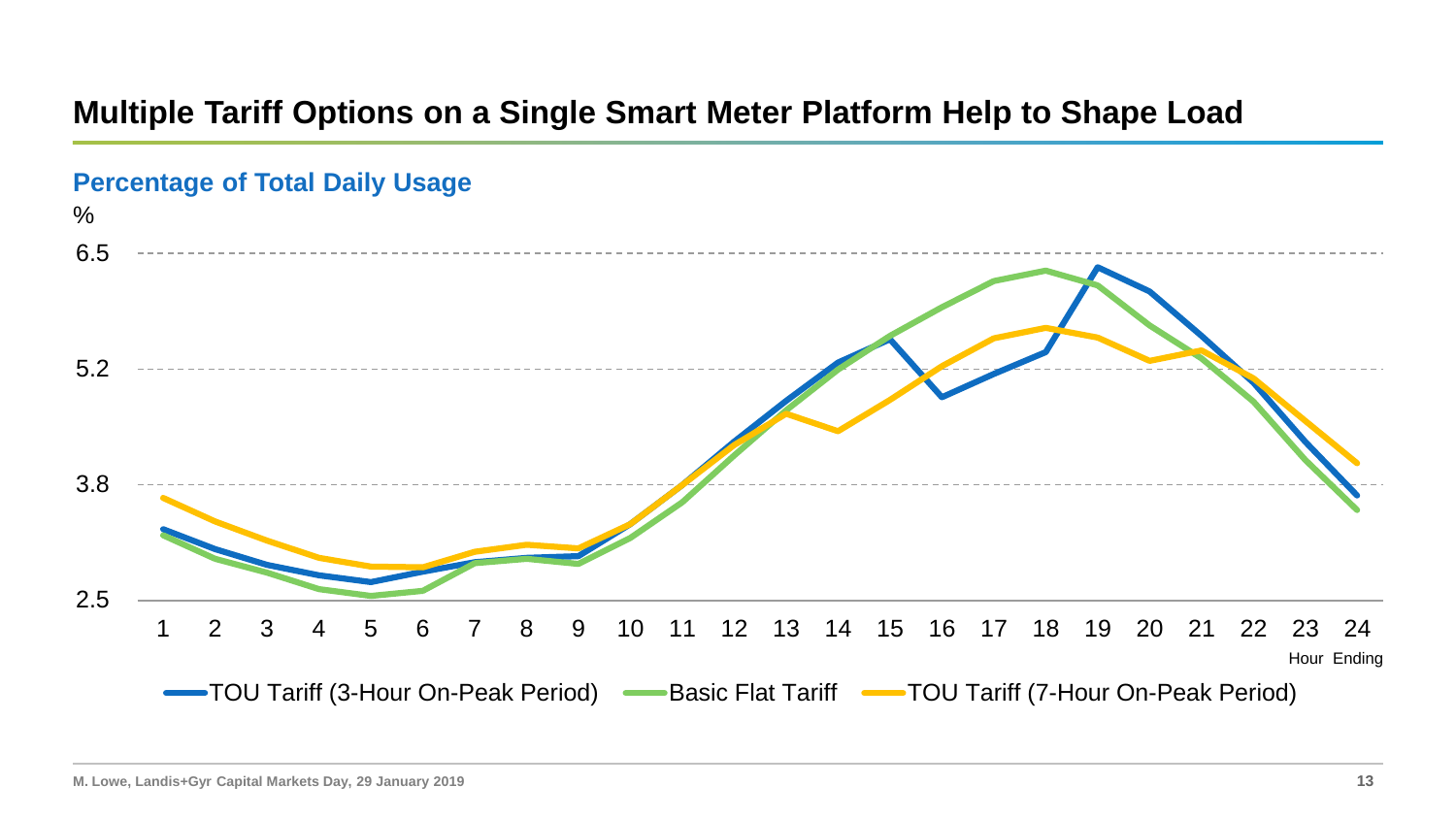# **Tariff Options Appeal to the Unique Needs of Customers**